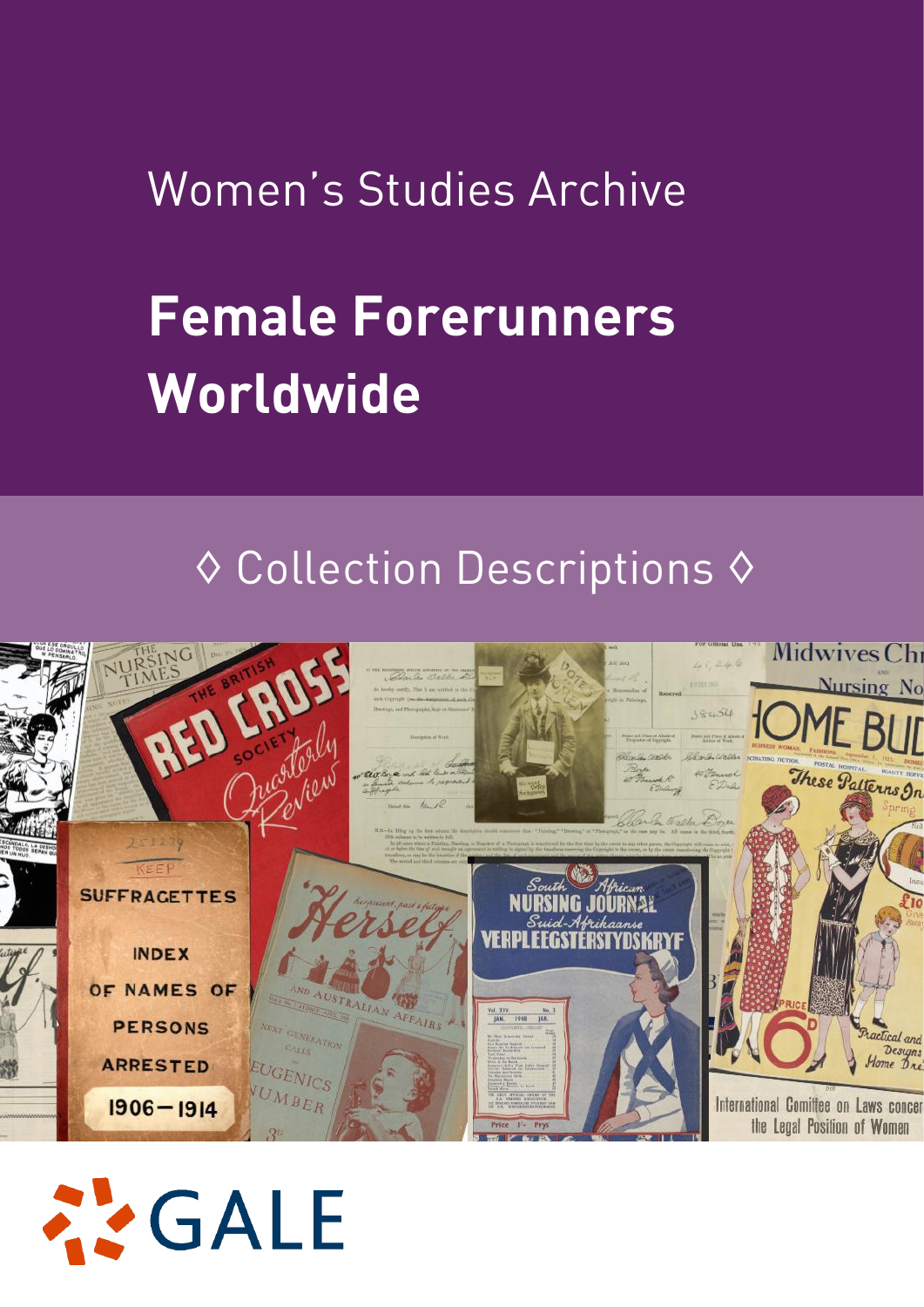Women's Studies Archive

### **Female Forerunners Worldwide**

◊ Collection Descriptions ◊

#### **Amistad Research Center:**

#### • **Papers of Mary McLeod Bethune, 1923-1942**

Mary McLeod Bethune rose from poverty to become one of the nation's most distinguished African American leaders and the most prominent black woman of her time. Her life encompassed three different careers: as an educator, she was the central figure in the creation of Bethune-Cookman College in Daytona Beach, Florida; as founder and president of the National Council of Negro Women, she was a leading force in developing the black women's organization movement; and in the political realm, she was one of the few blacks to hold influential positions in the federal bureaucracy during President Franklin D. Roosevelt's administration.

#### • **Fredi Washington Papers, 1925-1979**

Fredi Washington was a pioneering African American film actress and civil rights activist involved in the Harlem Renaissance.

#### **Library of Congress:**

#### • **Women's Joint Congressional Committee**

Correspondence, minutes, reports, information forms, membership lists, financial records, printed matter, and other papers relating to the Committee's work in monitoring and promoting legislation in the areas of education, social welfare, and women's rights. Subjects include civil rights, social security, women's and children's bureaus, maternity and infancy, a department of education, school lunch programs, anti-lynching legislation, and home rule for the District of Columbia. Member organizations represented include the National Consumers' League, National Education Association of the United States, and National Council of Jewish Women.

#### • **Papers of Louise Chandler Moulton**

Chiefly letters received by Moulton from prominent literary figures in England, Europe, and the United States. Includes some holograph poems. Also includes correspondence of English poet Westland Marston and his son, Philip Bourke Marston.

#### **London Metropolitan Archives:**

22 GALE

#### • **HM Prison Holloway Records from the London Metropolitan Archives**

Holloway Prison was built by the Corporation of London as the City House of Correction for men and women. First opened in 1852, it was taken over by the government in 1877, and became female only in 1903. Several well-known suffragettes, including the Pankhursts, were imprisoned at Holloway, as well as Fascist and Nazi-sympathiser Dian Mitford, and rebels associated with the

> For sample documents and to request a free trial, go to: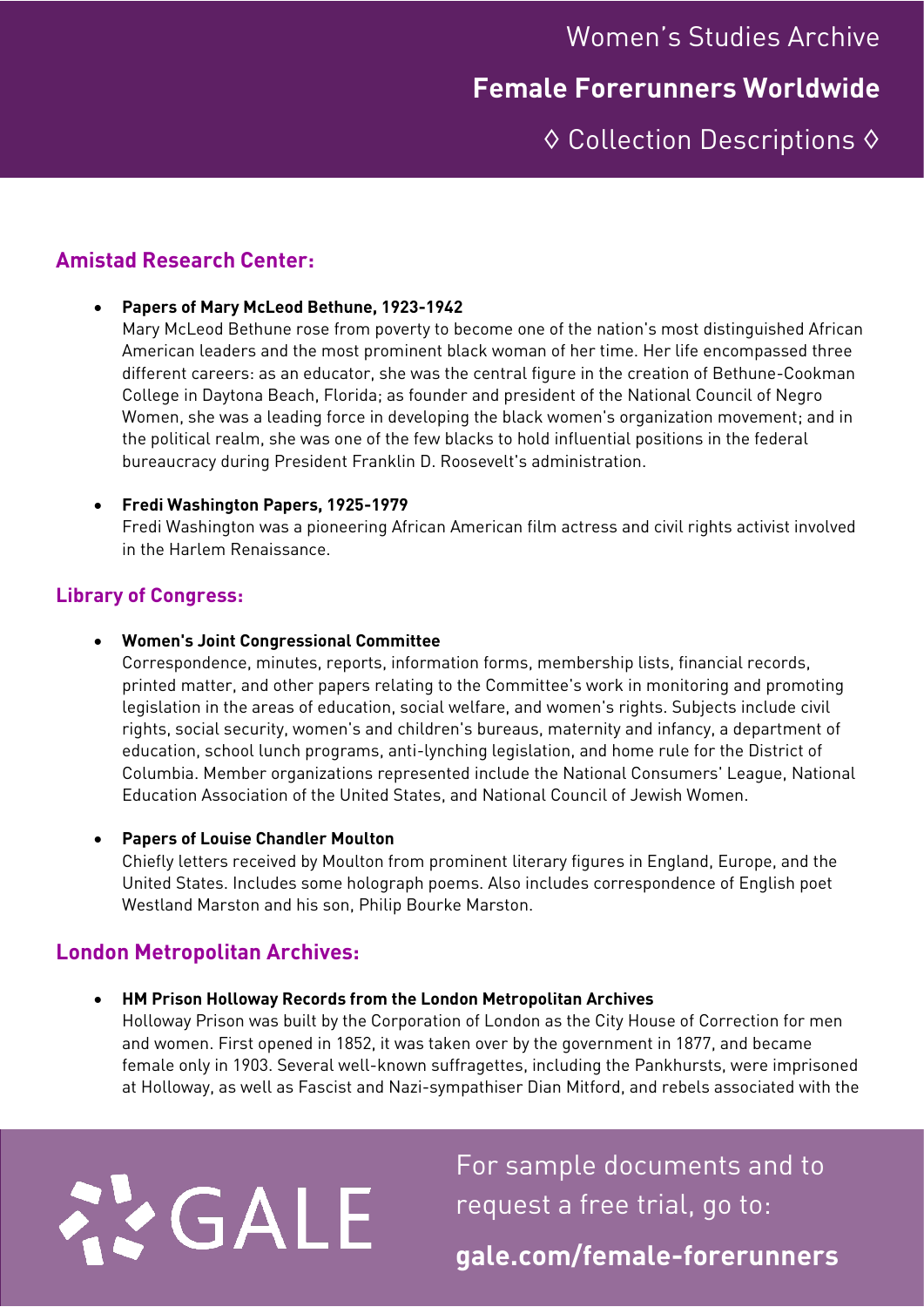## Women's Studies Archive **Female Forerunners Worldwide**

## ◊ Collection Descriptions ◊

Easter Rebellion. Murderers Edith Thompson, Amelia Sach and Annie Walters were executed at the prison. Records relating to Holloway Prison include administrative, medical and staff records, and documents relating to prisoners' employment. The collection also includes photographs of the prison and staff.

#### **Schomburg Center for Research in Black Culture, New York Public Library:**

#### • **National Association of Colored Graduate Nurses Records, 1908-1951**

The National Association of Coloured Graduate Nurses (NACGN) was organised in 1908 by a group of fifty-two graduate nurses. Martha Franklin in Connecticut, a graduate of the school of nursing of the Woman's Hospital of Philadelphia, spearheaded the development of the organization. The goals of the new organization were to achieve higher professional standards, to break down discriminatory practices facing black nurses, and to develop leadership.

#### • **Katz/Prince Collection, 1967-1973**

Lucy Terry Prince, black pioneer, was born in Africa in 1730 and died in 1821 at the age of 91. Aged five, she was brought to Newport, Rhode Island and sold into slavery. For the next twenty-five years she worked as a domestic servant. In 1756, Lucy Terry married Abijah Prince, a black soldier and former slave. Although the couple had met in 1746, it took ten years for Prince to earn the money to buy Lucy's freedom. Throughout her life, Lucy Terry Prince distinguished herself as a woman of intelligence and determination. In 1746, at the age of sixteen, she wrote a poetic ballad commemorating the Indian attack on a Deerfield haying party and is consequently considered the earliest black American poet whose work still exists.

The Katz/Prince Collection of manuscript drafts and research materials on Lucy Terry Prince was assembled by writers Bernard and Jonathan Katz as supporting documentation for a book entitled *Black Women: A Fictionalized Biography of Lucy Terry Prince* (Pantheon, 1973). The collection includes a great deal of background information on eighteenth-century New England history. The collection also provides insight into the research methods of authors Bernard and Jonathan Katz, including documents like manuscript drafts and correspondence.

#### • **Earl Conrad/Harriet Tubman Collection**

The Earl Conrad/Harriet Tubman Collection represents the results of several years of research by historian-journalist Earl Conrad into the life and activities of Harriet Tubman. Known as the Moses of her people because she led over three hundred slaves to freedom by way of the Underground Railroad, Tubman was also a nurse, spy, and a scout. The collection includes correspondence between Conrad and potential sources of relevant information, research notes from published works, statements and interviews with members of Harriet's family and others who knew her, and the various typescripts and drafts preceding Conrad's finished publications.

# 22 GALE

For sample documents and to request a free trial, go to: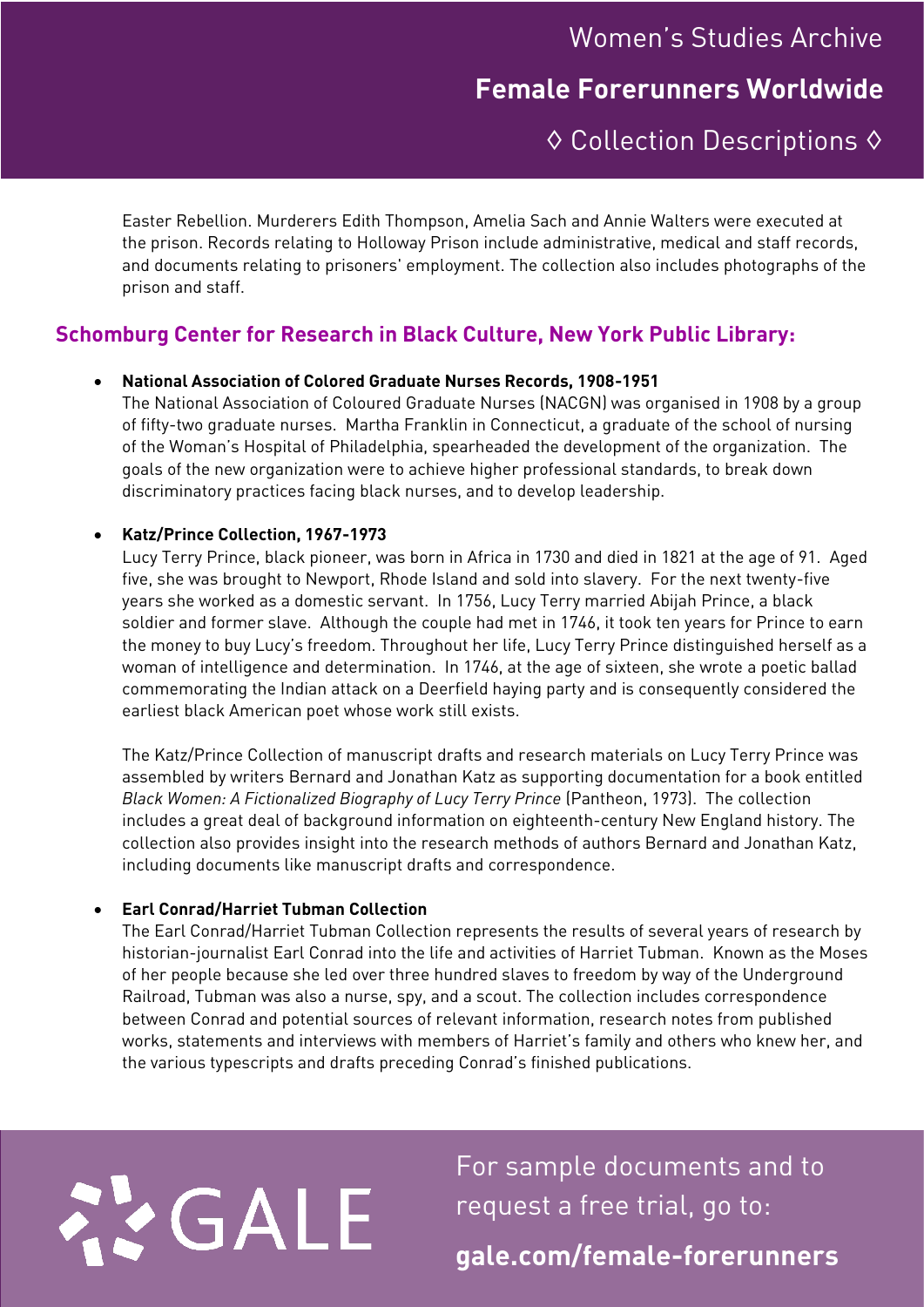#### • **Gwendolyn Bennett Papers, 1916-1981**

Gwendolyn Bennett, African American poet, essayist, short-story writer, teacher and artist was an important figure in the Harlem Renaissance. This collection of papers documents the personal and professional life of Gwendolyn Bennett, from her adolescence in the mid-1910s to the late 1940s.

#### • **Eusebia Cosme Papers, 1927-1973**

Eusebia Cosme (or Eusebia Cosme Almanza) was an Afro-Cuban poetry reciter, actress, interpreter of Afro-Antillian verse, concert performer and radio show host. Cosme was considered the most successful Cuban diseuse of Afro-Antillian verse. The Eusebia Cosme Papers, 1927-1973, deal mainly with Ms. Cosme's career as a diseuse and actress adnd include: correspondence, personal papers, contracts, poems (including some written about Cosme), essays, programmes, newspaper and magazine clippings, scripts, posters, and photographs.

#### **Royal College of Nursing:**

#### • **Historical Nursing Journals**

The historical nursing journals contain a wide range of information about hospitals, wards, staff, patients, illness and diseases, medicine and treatments, hospital equipment and events. As well as articles, letters and obituaries, the journals contain many photographs relating to all aspects of nursing and a wide variety of advertisements. The advertisements provide a rich source for the history of patent medicines, childcare products, uniforms and social and medical history.

#### **Senate House Library, University of London:**

#### • **Ida Holden Papers**

Ida Holden retired from her job at Mirror Group Newspapers in 1959. Her papers include details of the alleged thought transference from Cecil King and Lord Northcliffe thereafter.

#### • **Edinburgh Seances**

Emmeline Vyner, who lived in Edinburgh in the 1930s, had a firm belief in life after death but her accounts could be critical and humorous. Her papers comprise manuscript and typed records of spiritualist meetings, voice circles, and card readings.

#### • **Caroline Augusta Foley Rhys-Davids Papers**

Caroline Rhys-Davids (1857-1942) became involved with spirit communications and telepathy, and published on this subject after the death of her only son, Arthur, during the First World War. Her papers comprise diaries and notebooks containing automatic writing and notes on the afterlife, as well her academic research on Buddhist mythology, along with drafts for her work, 'What is your Will?', published in 1937.

# 22 GALE

For sample documents and to request a free trial, go to: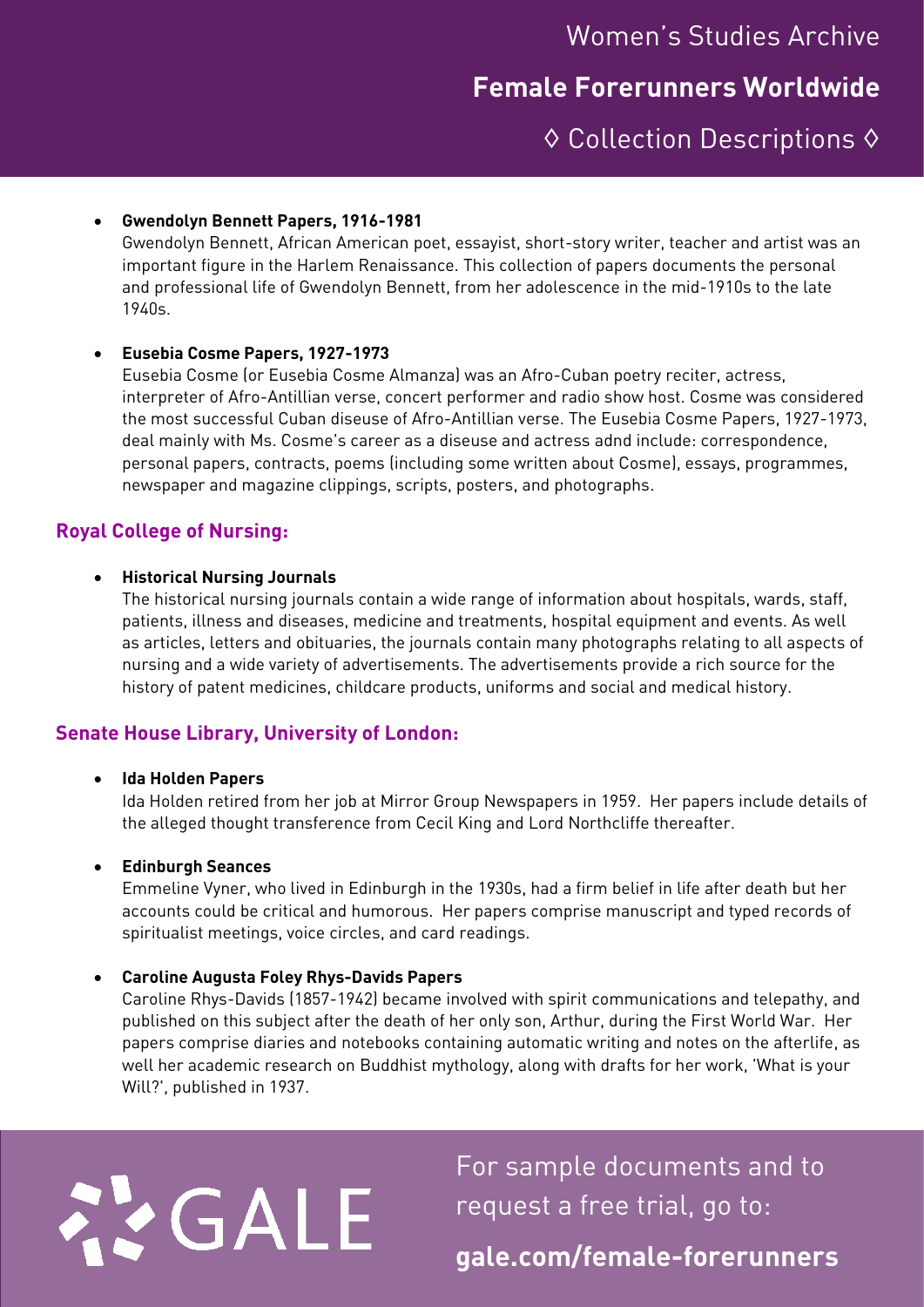### **Female Forerunners Worldwide**

◊ Collection Descriptions ◊

#### • **Diaries about Spiritualism and Other Topics**

Anne Rushout, who died in 1849, was the daughter of John, 1st Baron Northwick of Northwick Park, Worcestershire. Her diaries, 1828-1849, illustrate her interest in spiritualism. Many of the diary volumes also cover domestic and international travel. Not all volumes have confirmed authorship. Volumes 11-14 may be by her brother, John Rushout (1770-1859) 2nd Baron Northwick.

#### **Smithsonian Institution:**

#### • **Caroline Jones Collection**

Caroline R. Jones (1942-2001), an African American advertising executive, worked for a number of prominent New York ad agencies and founded her own firm in 1986. She is best known for her work in assisting clients in marketing to minority consumers. The collection contains creative presentations, business correspondence, internal memoranda, market research, focus group interviews, production documents, print advertisements, and other documentation for numerous clients at J. Walter Thompson, Kabon Consultants, Zebra Associates, Kenyon & Eckhardt, the Black Creative Group, BBDO, Mingo-Jones Advertising, and Caroline Jones Advertising. Also included are more personal documents including articles and speeches by Jones (many on the subject of targeted marketing to minority consumers), photographs, awards, and a small number of personal papers from her childhood.

#### **State Library New South Wales:**

- **Hidden Treasures of the Mitchell Library: Sydney Periodicals, 1886-2016** A selection of women's magazines from the Mitchell Library's large and unique collection of magazines published in Sydney since 1895. These publications provided a commentary on the many activities of domestic, social, cultural, and political life experienced by women.
- **Australian and New Zealand Women's Organisations, 1835-2002**

Items have been selected from across the holdings of the State Library of New South Wales concerning women's organisation across Australia and New Zealand. The collection documents the promotion of female emigration to the Australian colonies; business and professional women's clubs; women's missionary work; religious councils; the Young Women's Christian Association; societies for women's and children's health; political groups and women's rights organisations.



For sample documents and to request a free trial, go to: